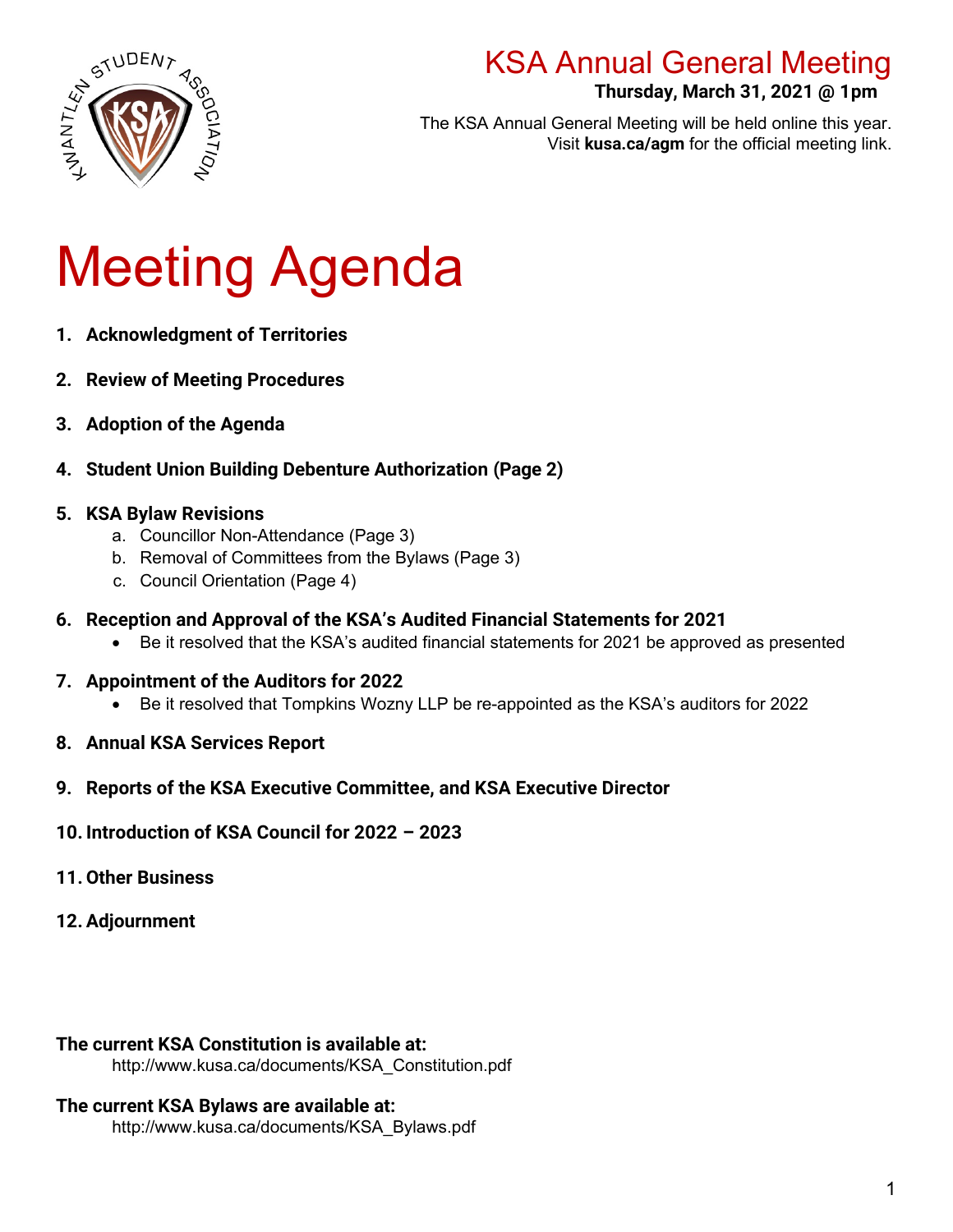

### **Thursday, March 31, 2022 @ 1pm**

**.** The KSA Annual General Meeting will be held online this year. Visit **kusa.ca/agm** for the official meeting link.

### Student Union Building Debenture Authorization

Whereas the members of the Kwantlen Student Association (the "KSA") approved a student society fee in September 2009 for the purpose of developing and operating a new Student Union Building (the "SUB");

Whereas the KSA will be required to borrow money and enter into financing arrangements to fund the development of the new SUB;

Whereas the Societies Act and KSA Bylaws require a special resolution of the membership to authorize the KSA and its board of directors ("KSA Council") to borrow money and enter into certain financing arrangements;

BE IT RESOLVED, as a special resolution by a majority of not less than two-thirds of the members present and entitled to vote at the annual general meeting of members of the Society, duly called and validly constituted, that:

- 1. The KSA is authorized to borrow money from a third party in amounts determined reasonable or necessary by KSA Council for the development of the new SUB on such terms and conditions as KSA Council may see fit and approve;
- 2. The KSA is further authorized to secure repayment of such borrowing in a manner KSA Council considers to be in the best interests of the KSA, including by the creation, granting and issuance of debentures, promissory notes, mortgages, general security agreements and such other instruments charging all or any portion of the real or personal property of the KSA, on such terms as KSA Council may see fit and approve;
- 3. Two signing officers of the KSA appointed by KSA Council, one of which must be the Executive Director or the Financial Controller, are authorized to negotiate, settle, execute, grant, issue, and deliver on behalf of the KSA any agreement, debenture, mortgage, security agreement or other instrument that KSA Council deems necessary or desirable to effect any such borrowing by the KSA or to give and perfect any security granted by the KSA; and
- 4. The general power conferred on KSA Council by this special resolution to enter into the above described financial arrangements shall expire at the next Annual General Meeting to be held no later than March 31, 2023.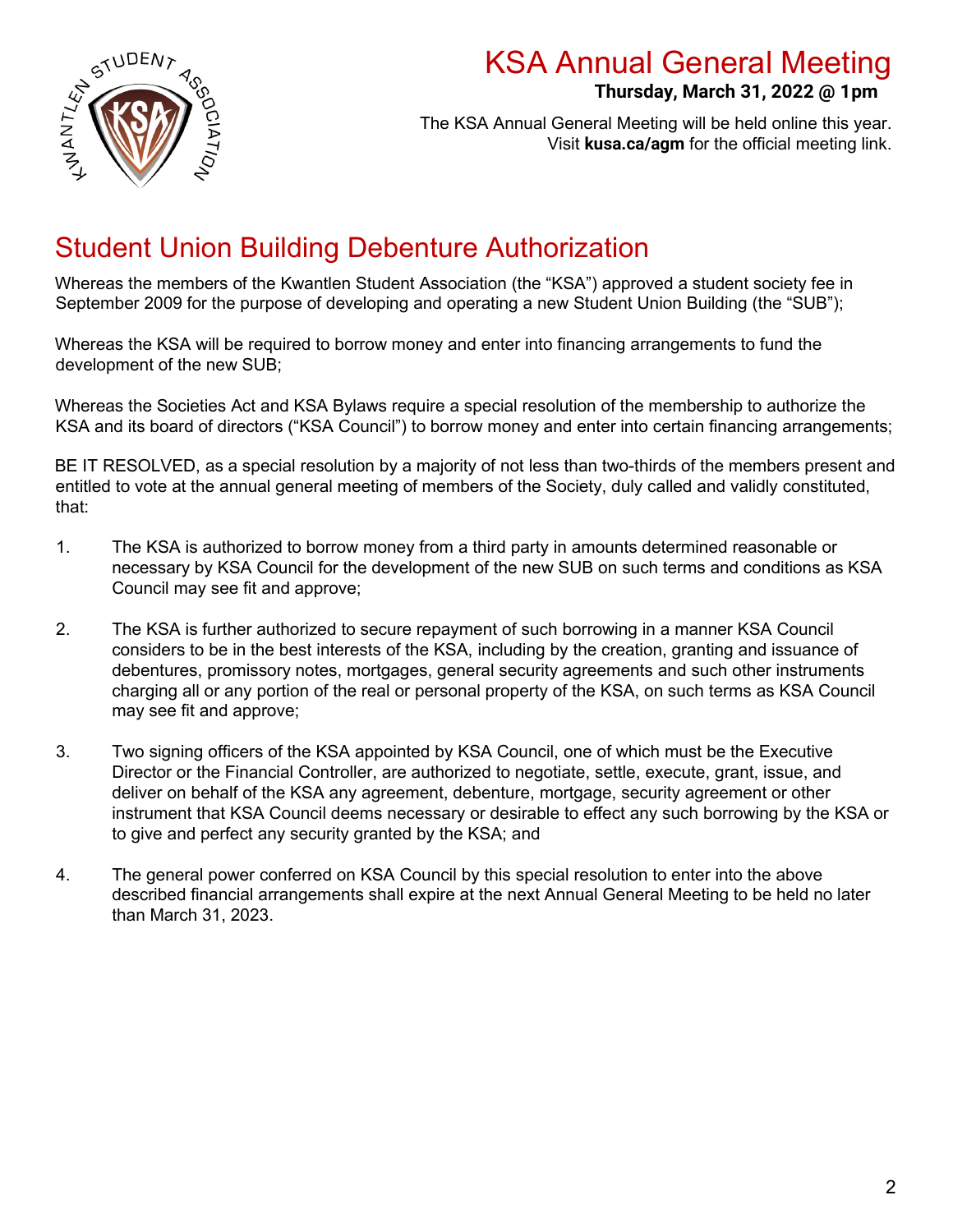

### **Thursday, March 31, 2022 @ 1pm**

**.** The KSA Annual General Meeting will be held online this year. Visit **kusa.ca/agm** for the official meeting link.

### Councillor Non-Attendance

Be it resolved, as a special resolution, that the Bylaws, Article 6, Clause 5, be replaced with the following:

- 5. A Councillor who has missed two meetings of Council during their term of office, without appointing a proxy or submitting regrets that are accepted by Council, will be sent a warning letter.
- 6. A Councillor who has missed three meetings of Council during their term of office, without appointing a proxy or submitting regrets that are accepted by Council, may be removed from office by a Resolution of Council. Notice of the motion to remove a Councillor from office must be given to the Councillor facing removal and to all other members of Council with the notice of the meeting pursuant to Article 11, Clause 3(c).
- 7. For the purposes of this Article, a Councillor
	- (a) who is 30 minutes late (or more) for a meeting of Council, or
	- (b) who leaves the meeting sooner than
		- (i) two hours following the scheduled time of the meeting or
		- (ii) the meeting's adjournment, shall be deemed to have missed that meeting.
- 8. Council shall adopt Regulations:
	- (a) defining under what circumstances it is acceptable for a Councillor to submit regrets; and
	- (b) articulating the process by which regrets shall be accepted or rejected.
- 9. A Councillor who is removed from office pursuant to this Article may not run for office for one year following their removal.

### Removal of Committees from the Bylaws

Be it resolved, as a special resolution, that the Bylaws, Article 13 be repealed and replaced with the following:

#### **Article 13 – Committees**

- 1. The standing committees of Council shall be:
	- a. the Executive Committee;
	- b. the Governance Committee;
	- c. the Internal Committee;
	- d. the Finance & Operations Committee; and
	- e. any other standing committee(s) stipulated in the Regulations.
- 2. Council shall adopt Regulations, not inconsistent with these Bylaws, concerning the composition, powers, duties, and responsibilities of all committees.